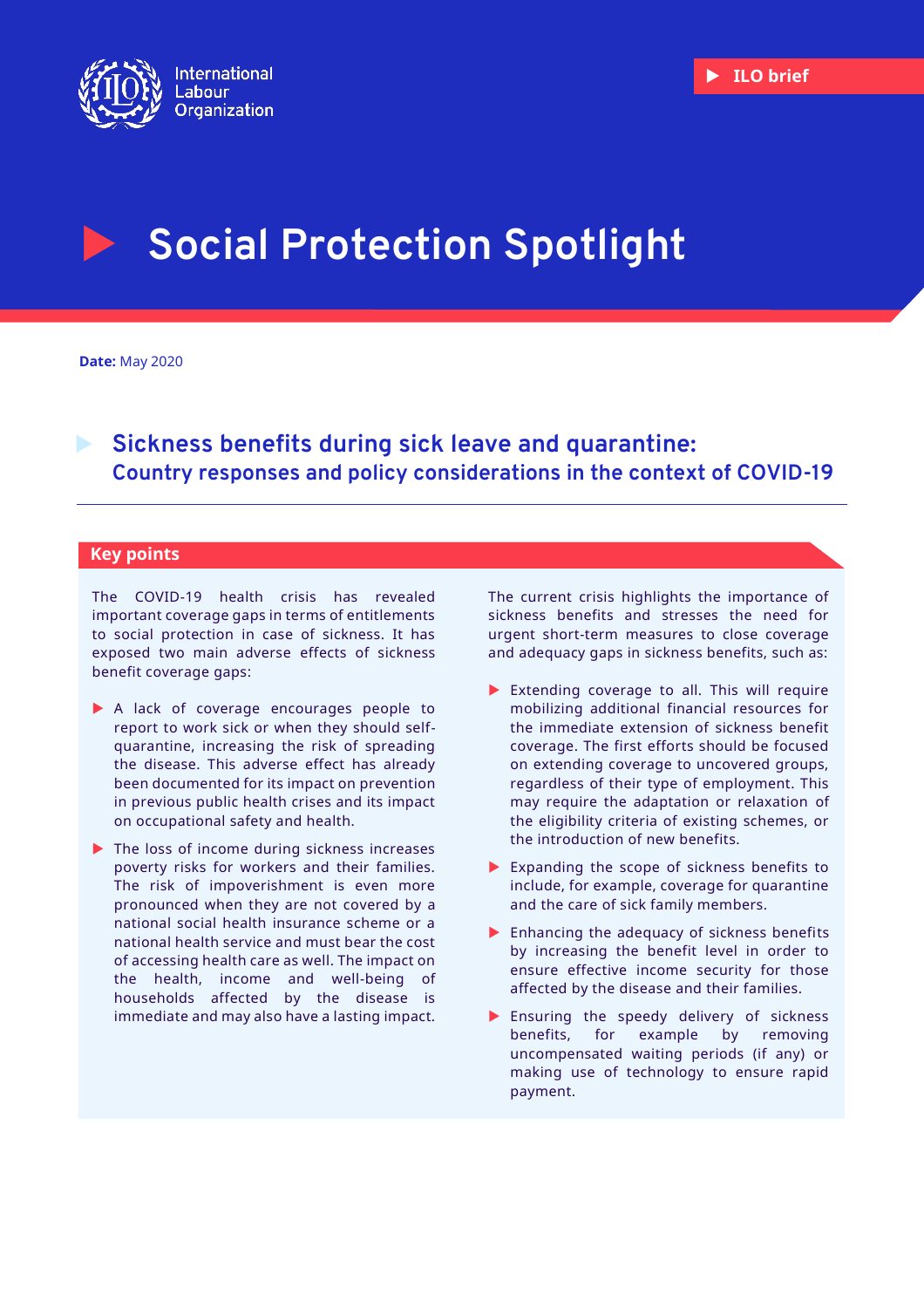# **The key role of sickness benefits in the response to the COVID-19 health crisis**

The COVID-19 health crisis revealed important gaps in terms of entitlements to protection in case of sickness (ILO 2020e). Many workers, especially those in diverse forms of employment and self-employment, are unprotected or insufficiently protected by collectively financed sickness benefits (see **Box 1**). This threatens public health, since workers who lack income security during sickness may be compelled to work when sick, thereby possibly contaminating others. In addition, the lack of income security during illness entails important poverty risks for workers and their families, with potentially lasting economic and social effects.

**The current crisis highlights the importance of such protection and stresses the need for urgent shortterm measures to close coverage and adequacy gaps in sickness benefits** (ILO 2020b; 2020f; 2020g), such as:

- Extending coverage to uncovered groups, regardless of their type of employment, by adapting or relaxing the eligibility criteria of existing schemes or introducing new benefits. This will require mobilizing additional financial resources from the government budget for the immediate extension of sickness benefit coverage. <sup>1</sup>
- Expanding the scope of sickness benefits to include, for example, coverage for quarantine and the care of sick family members.
- Enhancing the adequacy of sickness benefits by increasing the benefit level in order to ensure effective income security for those affected by the disease and their families.
- Ensuring the speedy delivery of sickness benefits, for example by removing uncompensated waiting periods (if any) or making use of technology to ensure rapid payment.

**The COVID-19 health crisis is a wake-up call to reinforce sustainable social protection systems in the medium term**. This should be done by strengthening legal frameworks, administrative systems and sustainable and equitable financing mechanisms (OECD 2020), which will also make sure that such systems are ready for the next crisis. Longerterm investments in building sustainable systems for the provision of sickness benefits are crucial to support public health efforts to prevent communicable diseases, improve health outcomes and reduce

#### Box 1: Sick leave and sickness benefits: definitions

- $\blacktriangleright$  Sick leave addresses the need to take leave when a person is sick. It is separate from holiday entitlements and should be defined in labour law. Countries define instances in which there is a suspension of earnings. In addition, some countries define a period in which there is a legal obligation for employers to cover the salary of workers (paid sick leave through employers' liability).
- $\blacktriangleright$  Sickness benefits quarantee that an adequate income is provided during sick leave when earnings are suspended.

poverty risks (Raub et al. 2018). When making such longer-term investments, countries should consider the differentiated effect of arrangements for the provision of sickness benefits. In particular, media coverage of the COVID-19 health crisis has further demonstrated the limitations of systems that rely solely on employers' liability.

Although some governments are currently putting in place stop-gap measures to expand coverage to uncovered categories of workers, in the long term they may need to rethink some of the design features and financing structures of sickness benefits towards:

- Embedding the right to sick leave in the law wherever it is not currently the case and ensuring universal coverage of sickness benefits.
- Considering scheme designs that allow for a preventative approach in the event of a pandemic. <sup>2</sup>
- Ensuring robust, sustainable and equitable financing mechanisms based on broad riskpooling and solidarity.

Many countries have taken immediate measures to enhance access to sickness benefits in the context of the COVID-19 health crisis. The policy considerations set out below are based on existing country responses and the guidance provided by ILO social security standards.

**\_\_**

<sup>1</sup> Including via international budget support measures.

<sup>&</sup>lt;sup>2</sup> Such as the suspension or removal of waiting periods, the inclusion of coverage for quarantine and the extension of the scope of sick leave to include caring for sick dependants.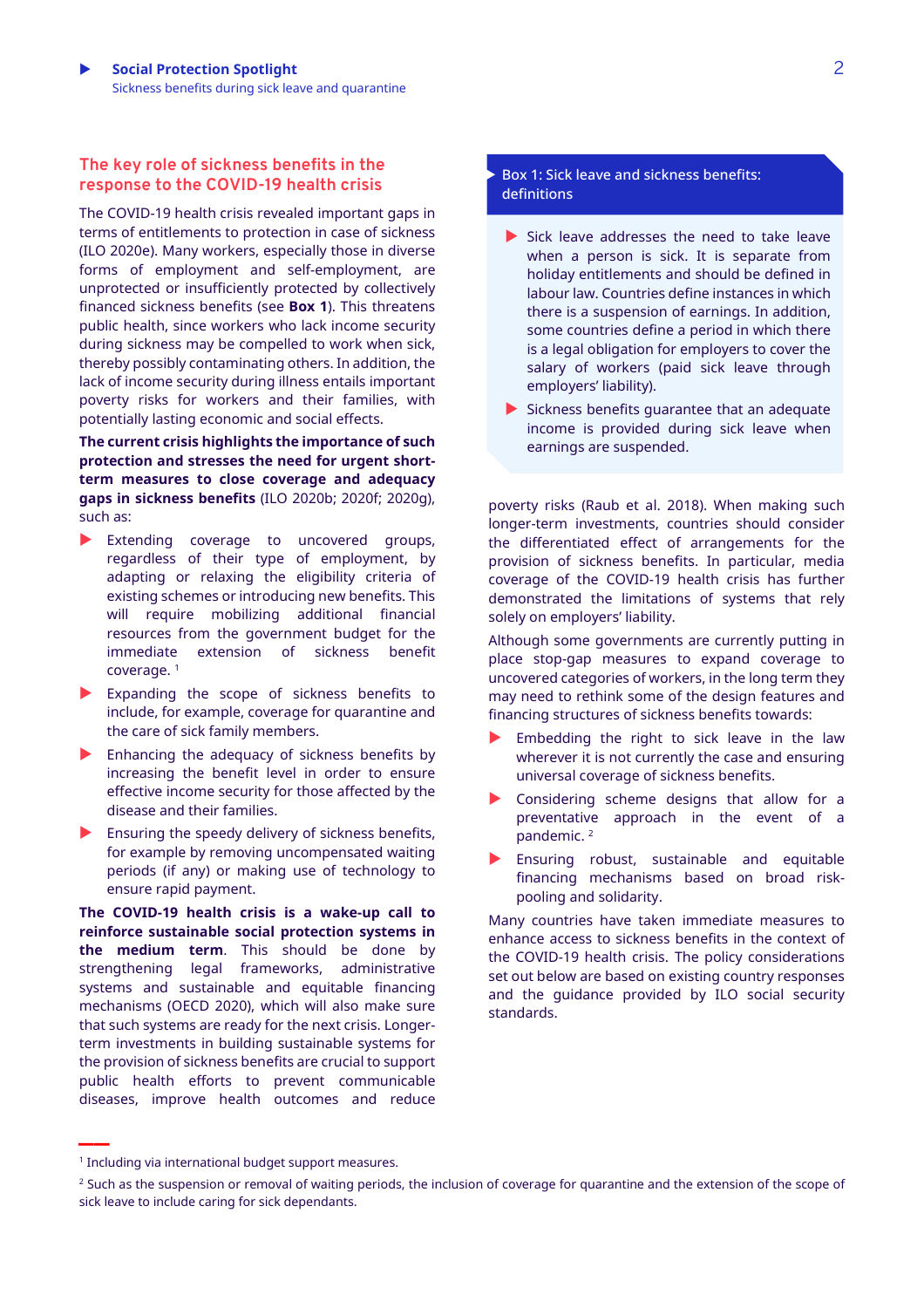# **Short-term measures to extend sickness benefit coverage and adequacy**

**Sickness benefits, including in situations of quarantine, play a crucial role in slowing the spread of the virus** (see box 1). Some countries have identified income security in case of sickness as a priority measure within their stimulus packages. For example:

- Ecuador has requested support from the International Monetary Fund for a stimulus package that includes income security measures (infobae 2020). This illustrates the need for international support for countries that may not have the capacity to fully fund their response to this crisis.
- $\blacktriangleright$  Ireland <sup>3</sup> and Canada <sup>4</sup> have explicitly included in their stimulus packages significant allocations of resources for extending the coverage and adequacy of sickness benefits to ensure that paid sick leave is accessible to all in need (Canada 2020; Ireland 2020).

**To be effective, sickness benefits should be extended to all. Particular efforts are needed to cover those not yet covered, focusing in particular on the self-employed, workers in new and nonstandards forms of employment and the informal economy** (ILO 2019a). Many healthcare workers who are now on the frontlines of the response and at high risk of being infected (Kirsch 2020) fall into those categories, thereby posing additional occupational safety and health challenges (ILO 2020d). Many of these workers are women (Mbugua 2020) and many are vulnerable groups of workers who work mostly in the informal economy, such as migrants in irregular situations for example (Rondon 2020). This lack of universal coverage of sickness benefits has been identified as one of the major challenges to the success of virus containment strategies and countries have already taken concrete actions to remedy this situation. For example:

Singapore will pay the employers of workers in quarantine 100 Singapore dollars (US\$68.5) per day throughout the duration of their quarantine. The **\_\_**

benefit will also be paid to self-employed workers (ILO 2020g).

 In the United Kingdom, sickness benefits have been extended to all workers, including gig economy workers, who are in self-isolation (United Kingdom 2020a; 2020b). Ireland has extended sickness benefits to all workers currently excluded (Ireland 2020). Italy has established temporary sickness benefits for self-employed workers (Gagliardi 2020).

**The parameters of sickness benefits may need to be adjusted and eligibility conditions relaxed to respond to the immediate needs of COVID-19 prevention**. Countries that have a sickness benefit system in place to ensure that sick workers are paid during sick leave were able to respond quickly. <sup>5</sup> The health crisis pointed to challenges with regard to the scope and levels of existing benefits and the waiting periods for the payment of sickness benefits or paid sick leave entitlements, which may force some workers to report to work despite health risks.  $^6$  In addition, delivery mechanisms may need to be adapted.

- Scope of benefit: Some countries have taken immediate measures to extend the scope of sickness benefits with respect to: 7
- Quarantine. Japan has extended access to cash sickness benefits to persons in quarantine and waived the requirement for obtaining a medical certificate (ILO 2020g). In Viet Nam, infected individuals quarantined outside the home are entitled to a daily food allowance of 60,000 dong (US\$2.59), while those quarantined at home receive 40,000 dong (US\$1.72) (Phuong et al. forthcoming). 8
- Care responsibilities for sick dependents. Some countries, such as France, have also expanded the scope of their sickness benefits by extending them to workers who are in self-isolation or taking care of their children (Fortunato 2020).

<sup>&</sup>lt;sup>3</sup> A package of reforms has been agreed for sick pay, illness benefit and supplementary benefit that is designed to ensure that employees and the self-employed can abide by medical advice to self-isolate, where appropriate, while having their income protected to a far greater degree than under the current social welfare system. This is estimated to cost up to €2.4 billion.

<sup>4</sup> The Government has announced an allocation of 5 million Canadian dollars to support sickness benefits.

<sup>5</sup> The different arrangements used by countries to provide paid sick leave are defined in box 1.

 $^6$  ILO social security standards specify that such waiting period should not exceed three days (ILO 2020e).

<sup>7</sup> These measures are in line with the Medical Care and Sickness Benefits Recommendation, 1969 (No. 134) (ILO 2020e).

<sup>8</sup> "Quarantined cases being held outside of the home are entitled to a daily food allowance of VND60,000 (US\$2.59), while those remaining at home as part of the quarantine measure receive VND40,000/\$1.72. Given that the average monthly wage in Vietnam is \$150, this would slash an individual's income by 2-3 times while remaining in quarantine and unable to work." (Phuong et al. forthcoming). This questions the adequacy of this protection.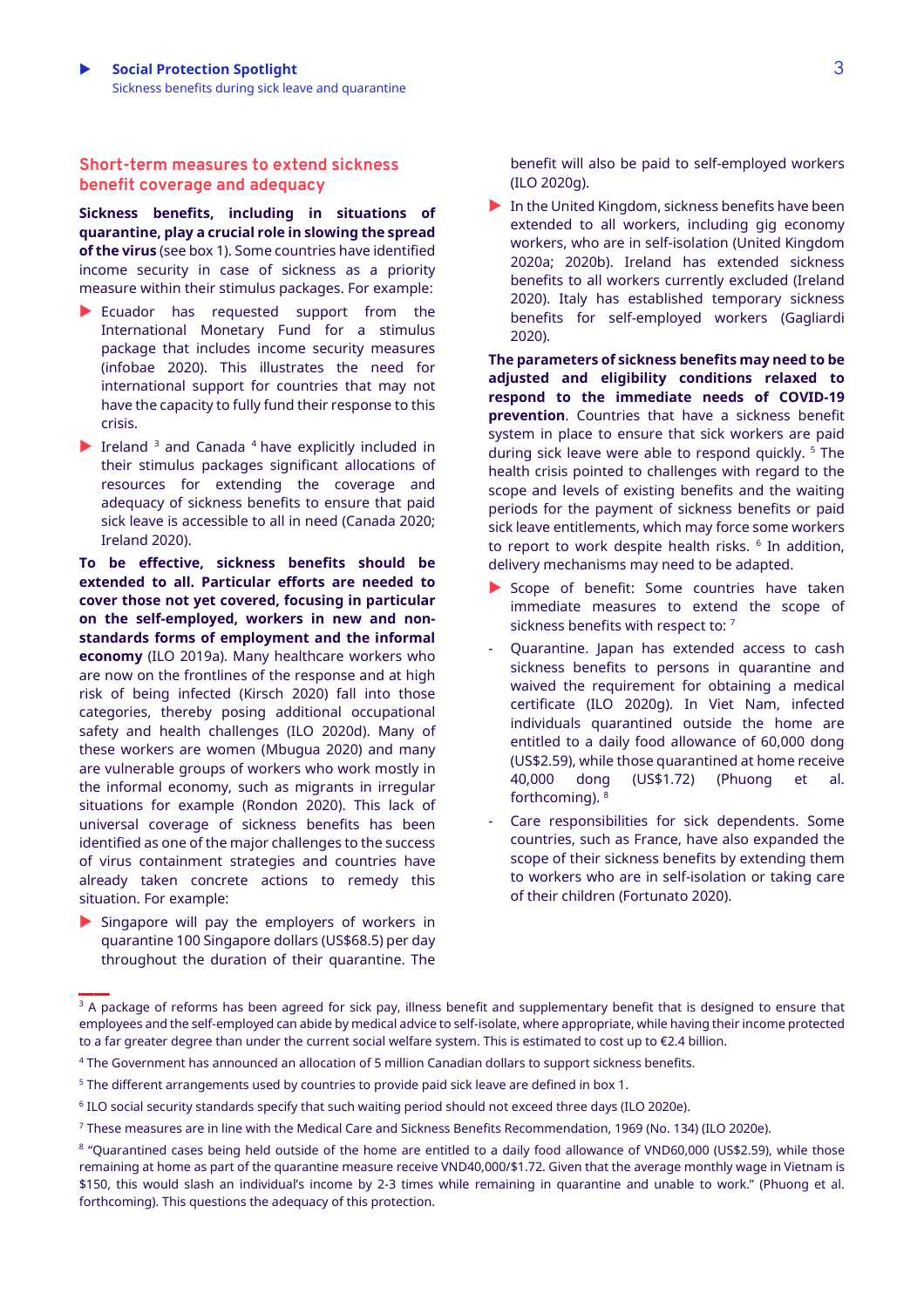- $\blacktriangleright$  Benefit level. Ireland has increased the sickness benefit level from €203 to €305 per week to contain the transmission of COVID-19. 9
- Waiting period. Some countries have waived waiting periods when they involve a suspension of earnings. For example, Canada has eliminated the one-week waiting period and others, such as Ireland, Sweden <sup>10</sup> and Denmark <sup>11</sup> have taken similar measures. Australia has eliminated the oneweek waiting period for income support, including sickness allowance (Australia 2020).
- Delivery: Measures to ensure the speedy delivery of sickness benefits, including the use of technology to ensure rapid payment. China has implemented the increasing use of online platforms for social security services (China 2020).

### **The need for a coordinated response**

**To prevent impoverishment, both effective access to health care services without encountering financial hardship and adequate sickness cash benefits are necessary** (ILO 2020h; Lönnroth et al. 2020). Close coordination between sickness cash benefits and health care benefits is needed. The inclusion of prevention, diagnosis and treatment within health care benefit packages is also crucial and requires adequate budget allocation to health systems (Barroy 2020).

- In the Philippines, the national social health insurance institution, Philhealth, has established an integrated package of care and cash – the PhilHealth COVID-19 package – which includes an isolation allowance to provide financial support (14,000 Philippine pesos; US\$273.6) for persons in quarantine (ILO 2020g).
- In many countries, the coordinated response of the health and social protection systems has contributed to containing the impact of the epidemic. For example in China, this composite response included a health security plan, the construction of new hospitals, the recruitment of additional staff, pre-existing universal social health protection programmes, modified social insurance contributions and exceptional measures to supplement income in time of sickness or isolation (ILO 2020b). The Government has also pursued a

**\_\_**

sensible administrative approach to support the physical distancing protocol, such as online processing of medical reimbursement claims (ILO 2020b).

**The current crisis may call for generalized measures of income support in the form of social assistance** in countries where there is no sickness benefit in place that could be quickly extended. For example:

- In Argentina, the Government has decided to establish a generalized one-off cash benefit through the existing channels of the agency in charge of providing family benefits. The inclusion of domestic workers in both formal and informal work has also been announced (*Los Andes* 2020).
- In Ireland, the removal of the means test requirement for the supplementary welfare allowance in respect of medically certified cases of self-isolation has been enacted and self-employed workers are entitled to receive either a sickness benefit or this non-means tested supplementary welfare allowance (Ireland 2020).
- In Ecuador, the Government has established a special contingency benefit for COVID-19 directed at both infected and otherwise affected workers in the informal economy and their households. This benefit is distributed through the channels of existing social assistance programmes for families (*El Mercurio* 2020).

**Sickness benefits should be coordinated with a set of social protection interventions to support income security for all**, including those who are not sick but impacted by stoppage of work measures and the economic downturn. In this respect, there should be a continuum between sickness benefits during sick leave, unemployment protection in case of job loss or temporary work stoppage <sup>12</sup> and income support for households in case of generalized stoppage of economic activities and financial and economic crisis (ILO 2020i; 2020a). In this respect, strong coordination is needed and should be administered in line with the principles of participation and social dialogue (ILO 2020f; Forthcoming). For example:

In Argentina, special measures coordinating care interventions and economic support have been

<sup>&</sup>lt;sup>9</sup> For a maximum period of two weeks of medically certified self-isolation or the duration of a person's medically-certified absence from work due to Covid-19 diagnoses (Ireland 2020).

 $10$  Sweden has reduced the administrative time required for sick leave payments by abolishing the qualifying day of sickness due to COVID-19 so that workers will receive sickness benefits from the moment they have to be absent from work due to illness.

<sup>11</sup> See Government of Ireland (2020); *Krisinformation.Se* 2020; Government of Denmark (2020); Government of Canada (2020).

 $12$  The ILO estimates that hours worked may decline by 10.5 per cent in the second quarter of 2020, which is equivalent to 305 million full-time workers, resulting in significant losses of jobs and incomes (ILO 2020a). In comparison, the global financial crisis of 2008 increased unemployment by 22 million full-time workers.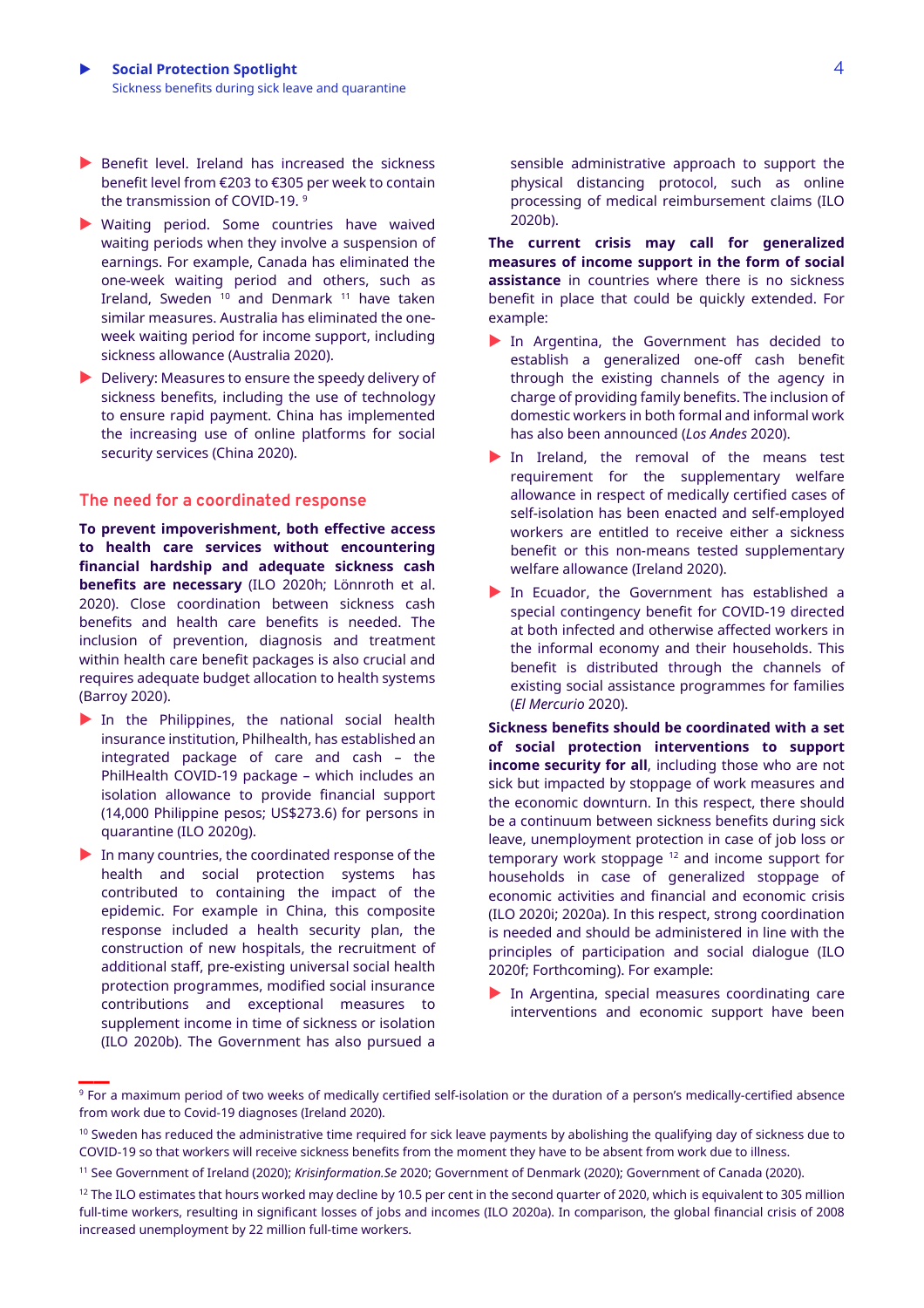taken to respond to the specific needs of persons living with disabilities (Argentina 2020).

### **Considerations for designing effective sickness benefit policies for the future**

**The way sickness benefits are financed and provided is not neutral when it comes to leaving no one behind** (ILO 2020e)**.** The immediate extension of coverage in the context of COVID-19 will require additional resources. If sickness benefits are to play a preventative role, collectively financed mechanisms based on solidarity will be needed. Employers' liability does not provide a viable solution, as the current health crisis has amply demonstrated, and is also prone to exclusion. The self-employed are by definition excluded and many countries with employers' liability have adopted measures to provide tax-financed benefits in response to the crisis. For example, in the United States, the Government has stepped up its efforts to bridge the coverage gap left by employerbased sick pay, which had shown serious limitations in terms of communicable disease prevention during previous health crisis such as SARS, MERS and others (Cain Miller 2020; Drago 2010; James 2019).

If the pandemic persists then, additional resources may therefore be necessary to ensure the delivery of benefits and the financial sustainability of schemes.

**Setting up sickness benefits through collectively funded mechanisms in order to be ready for the next crisis** should be a priority when countries reach the recovery stage. Planning a sustainable extension of coverage and the regular collection of reliable information for current and future interventions will be crucial. ILO standards provide useful guidance on the principles for setting up or reinforcing such sickness benefit schemes within social dialogue processes (ILO 2020h; 2020e). Considering the adverse effects of relying on employers' liability, it is necessary to prioritize the robust collective financing of sickness benefits. The emergency measures taken during the crisis in terms of the extension of coverage should be transformed in the medium and long terms towards a solid, equitable and sustainably financed scheme or set of schemes. It is particularly important that previously excluded groups that have been included during the crisis will not again be excluded from coverage. It will also be essential to ensure a fair distribution of financial responsibilities, so that labour costs are not entirely shifted to taxpayers and the financial sustainability of the system is ensured (ILO 2019b; Global Commission on the Future of Work 2019).

#### **References**

- Argentina. 2020. ['Medidas de Cuidado para las Personas con](https://www.argentina.gob.ar/noticias/medidas-de-cuidado-para-las-personas-con-discapacidad-ante-el-nuevo-coronavirus-covid-19)  [Discapacidad ante El Nuevo Coronavirus COVID-19](https://www.argentina.gob.ar/noticias/medidas-de-cuidado-para-las-personas-con-discapacidad-ante-el-nuevo-coronavirus-covid-19)'.
- Australia. 2020. 'Job Seekers [Coronavirus \(COVID-19\)](https://www.servicesaustralia.gov.au/individuals/subjects/affected-coronavirus-covid-19/job-seekers-coronavirus-covid-19)'. Department of Foreign Affairs and Trade.
- Barroy, Hélène. 2020. '[How to Budget for COVID-19](https://p4h.world/en/node/8821)  [Response? A Rapid Scan of Budgetary Mechanisms in](https://p4h.world/en/node/8821)  [Highly Affected Countries](https://p4h.world/en/node/8821)'. WHO.
- Canada. 2020. '[Coronavirus Disease \(COVID-19\)](https://www.canada.ca/en/employment-social-development/corporate/notices/coronavirus.html)  Employment [and Social Development Canada](https://www.canada.ca/en/employment-social-development/corporate/notices/coronavirus.html)'. Notices. 17 March 2020.
- China, Department of Unemployment Insurance. 2020. '[Announcement of the Government of China](http://www.mohrss.gov.cn/SYrlzyhshbzb/shehuibaozhang/gzdt/202002/t20200212_359661.html)'. Work News, 12 February.
- Cain Miller, Clare. 2020. '[Who Qualifies for Paid Leave Under](https://www.nytimes.com/2020/03/19/upshot/coronavirus-paid-leave-guide.html)  [the New Coronavirus Law](https://www.nytimes.com/2020/03/19/upshot/coronavirus-paid-leave-guide.html)'. *The New* York Times, 19 March.
- Denmark. 2020. '[The Tripartite Agreement Should Help](https://bm.dk/nyheder-presse/pressemeddelelser/2020/03/trepartsaftale-skal-hjaelpe-loenmodtagere/)  [Workers](https://bm.dk/nyheder-presse/pressemeddelelser/2020/03/trepartsaftale-skal-hjaelpe-loenmodtagere/)'. Press Release, 15 March.
- Drago, Robert, and Kevin Miller. 2010. '[Sick at Work: Infected](https://iwpr.org/wp-content/uploads/wpallimport/files/iwpr-export/publications/B284.pdf)  [Employees in the Workplace During the H1N1 Pandemic](https://iwpr.org/wp-content/uploads/wpallimport/files/iwpr-export/publications/B284.pdf)'. Institute for Women's Policy Research.
- El Mercurio. 2020. '¿Cómo A[plicar al Bono de Contingencia](https://ww2.elmercurio.com.ec/2020/03/23/como-aplicar-al-bono-de-contingencia-ante-covid-19/)  [ante Covid-19?](https://ww2.elmercurio.com.ec/2020/03/23/como-aplicar-al-bono-de-contingencia-ante-covid-19/)'. 23 March.
- Fortunato, Victor. 2020. ['Coronavirus : 18e Cas](http://www.leparisien.fr/societe/coronavirus-52-nouveaux-morts-en-chine-onze-deces-en-italie-premier-cas-de-contamination-dans-l-armee-americaine-26-02-2020-8267037.php) en France, [Jusqu'à 20 Jours d'indemnités](http://www.leparisien.fr/societe/coronavirus-52-nouveaux-morts-en-chine-onze-deces-en-italie-premier-cas-de-contamination-dans-l-armee-americaine-26-02-2020-8267037.php) pour les Personnes en [Isolement](http://www.leparisien.fr/societe/coronavirus-52-nouveaux-morts-en-chine-onze-deces-en-italie-premier-cas-de-contamination-dans-l-armee-americaine-26-02-2020-8267037.php)'. Le Parisien, 26 February.
- Gagliardi, Andrea. 2020. '[Coronavirus. Emergenza Economica,](https://www.ilsole24ore.com/art/coronavirus-rimborso-gli-spettacoli-rinvio-laurea-ultime-novita-decreto-ADl1TAD)  [Domenica Il Decreto Da Almeno 15 Miliardi: Stop](https://www.ilsole24ore.com/art/coronavirus-rimborso-gli-spettacoli-rinvio-laurea-ultime-novita-decreto-ADl1TAD)  [Versamenti Fisco e Rate Mutui](https://www.ilsole24ore.com/art/coronavirus-rimborso-gli-spettacoli-rinvio-laurea-ultime-novita-decreto-ADl1TAD)'. 24 Italia, 13 March.
- Global Commission on the Future of Work. 2019. '[Work for a](https://www.ilo.org/wcmsp5/groups/public/---dgreports/---cabinet/documents/publication/wcms_662410.pdf)  [Brighter Future](https://www.ilo.org/wcmsp5/groups/public/---dgreports/---cabinet/documents/publication/wcms_662410.pdf)'. ILO.
- ILO. 2019a. '[Extending Social Security Coverage to Workers in](http://informaleconomy.social-protection.org/)  [the Informal Economy: Lessons from International](http://informaleconomy.social-protection.org/)  [Experience](http://informaleconomy.social-protection.org/)'.
- –––. 2019b. '[ILO Centenary Declaration for the Future of](https://www.ilo.org/wcmsp5/groups/public/@ed_norm/@relconf/documents/meetingdocument/wcms_711674.pdf)  [Work](https://www.ilo.org/wcmsp5/groups/public/@ed_norm/@relconf/documents/meetingdocument/wcms_711674.pdf)'.
- –––. 2020a. '[COVID-19 and the world of work. Third edition](https://www.ilo.org/wcmsp5/groups/public/@dgreports/@dcomm/documents/briefingnote/wcms_743146.pdf)  [Updated estimates and analysis](https://www.ilo.org/wcmsp5/groups/public/@dgreports/@dcomm/documents/briefingnote/wcms_743146.pdf)'.
- –––. 2020b. '[Social Protection Policy Responses to the COVID-](https://www.social-protection.org/gimi/ShowWiki.action?id=3417)[19 Crisis around the World. Social Protection Monitor](https://www.social-protection.org/gimi/ShowWiki.action?id=3417)'. 6 April.
- –––. 2020c. '[ILO Monitor: COVID-19 and the World of Work.](https://www.ilo.org/wcmsp5/groups/public/---dgreports/---dcomm/documents/briefingnote/wcms_740877.pdf)  Second Edition: [Updated Estimates and Analysis](https://www.ilo.org/wcmsp5/groups/public/---dgreports/---dcomm/documents/briefingnote/wcms_740877.pdf)'. 7 April.
- –––. 2020d. '[ILO Standards and COVID-19 \(Coronavirus\): FAQ:](https://www.ilo.org/wcmsp5/groups/public/---ed_norm/---normes/documents/publication/wcms_739937.pdf)  [Key Provisions of International Labour Standards](https://www.ilo.org/wcmsp5/groups/public/---ed_norm/---normes/documents/publication/wcms_739937.pdf)  [Relevant to the Evolving COVID-19 Outbreak](https://www.ilo.org/wcmsp5/groups/public/---ed_norm/---normes/documents/publication/wcms_739937.pdf)'. Version 1.2, 23 March.
- –––. 2020e. '[Sickness Benefits: An Introduction](https://www.social-protection.org/gimi/RessourcePDF.action?id=56378)'. Social Protection Spotlight, May.
- –––. 2020f. '[Social Protection Responses to the COVID-19](https://www.social-protection.org/gimi/RessourcePDF.action?id=56044)  [Crisis: Country Responses and Policy Considerations](https://www.social-protection.org/gimi/RessourcePDF.action?id=56044)'. Social Protection Spotlight, 23 April.